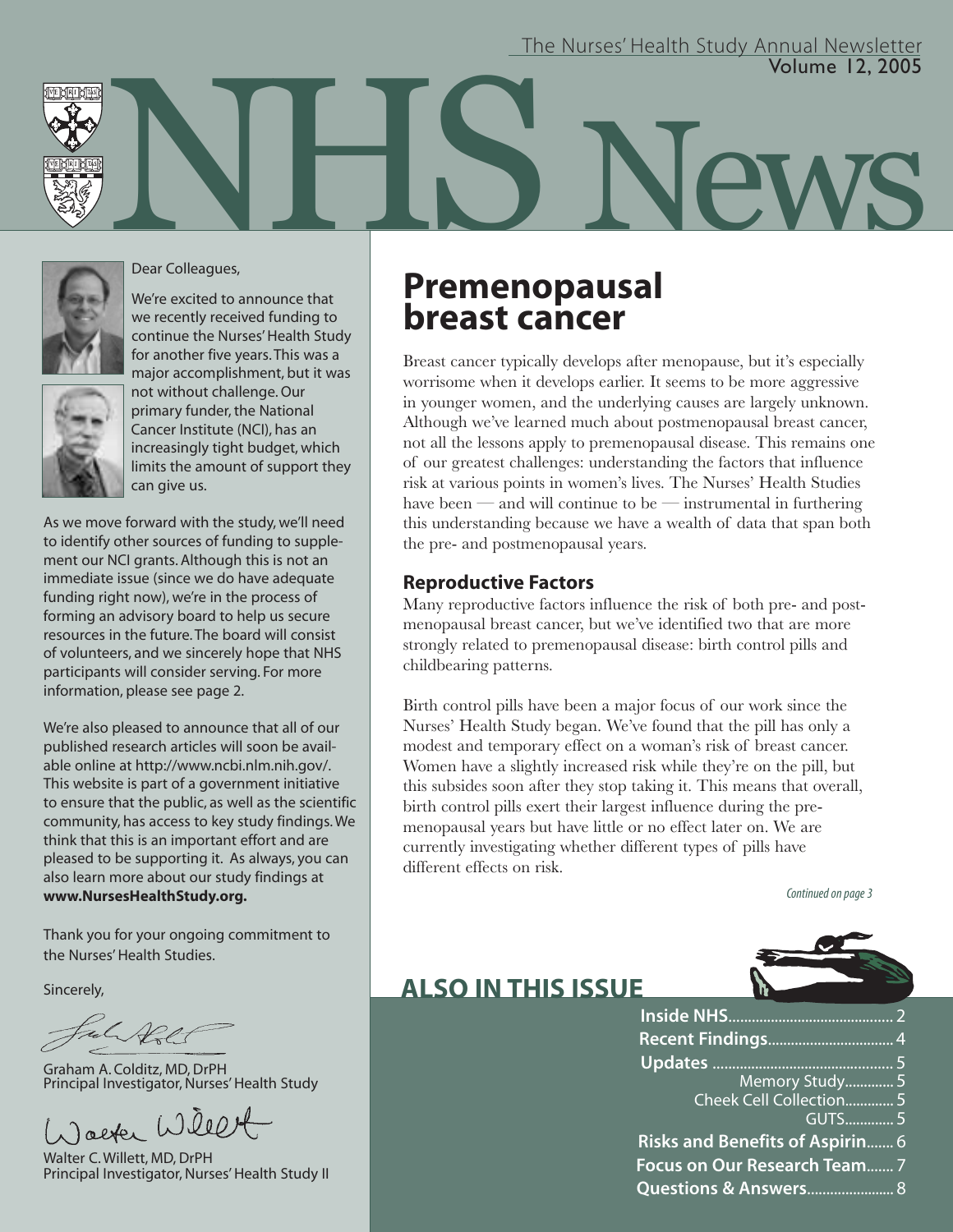# **INSIDE THE NHS**

## **Our Advisory Board**

Throughout NHS history, we've enjoyed strong and continuous financial support from the National Institutes of Health (NIH) and, more specifically, the National Cancer Institute (NCI). Although we hope that NCI will continue funding our work for many years to come, we can't be confident that we'll receive the same level of support that we have in the past. Federal funding is being cut back for many areas of health-related research, and it would be unwise of us to not to seek alternative sources of support for the future.

We are strongly committed to the Nurses' Health Studies and are doing everything we can to assure their long-term stability. In addition to seeking grants from major foundations and government institutes (as we have in the past), we're also planning to solicit support from private donors. This is a new direction for us, and so we're creating an advisory board to help us move forward with it. The board's role will be to assist us in securing major gifts that support the continued operation of the Nurses' Health Studies. Although we would obviously like to have board members who are familiar with private funding sources, we would also like people who are simply enthusiastic and have time to commit to this important cause. If you or someone you know is interested in serving on the board, please contact Graham Colditz, the Principal Investigator of the Nurses' Health Study, at 617-525-2258 or by e-mail at advisory@channing.harvard.edu.

## **Our Approach to Data Sharing**

All recipients of NIH funding have been asked by the U.S. Congress to do a better job of sharing our data with other scientists. However, the best approach for doing this while also maintaining the privacy of study participants — has not yet been determined. Our approach has always been to collaborate with scientists who have high standards and who are pursuing issues that we agree are important. Together we analyze any shared data and prepare joint reports for publication (see page 4 for an example). Notably, we never allow these scientists to access personally identifiable information: confidentiality is of the utmost importance to us, and we only work with scientists who value your privacy as much as we do. Over the past five years, we've participated in more than 50 collaborative projects and are proud that NHS data have helped to advance science in so many ways. As NIH continues to develop its datasharing recommendations, we'll keep you abreast of any changes in how we approach our collaborative efforts.

## **Your Privacy**

As an NHS participant, you provide us with very personal information through your questionnaires and biological specimens. We're grateful for the trust you've shown in us and want to assure you that we hold ourselves to the highest standards in the safekeeping and use of your data. For example, only authorized study personnel are granted access to your personal information, and all genetic results are coded so that they are never stored with individual identifying information.\* We also have a certificate of confidentiality from the Department of Health and Human Services, which means that under current laws we cannot be forced to disclose information that could identify you in any legal proceedings. Your trust is essential to the success of the study, and we would never do anything to risk losing your faith in us. Thank you for your continued commitment.

\* To learn more about how Brigham and Women's Hospital and its affiliates use protected health information, visit **www.partners.org** and click on Patient Privacy.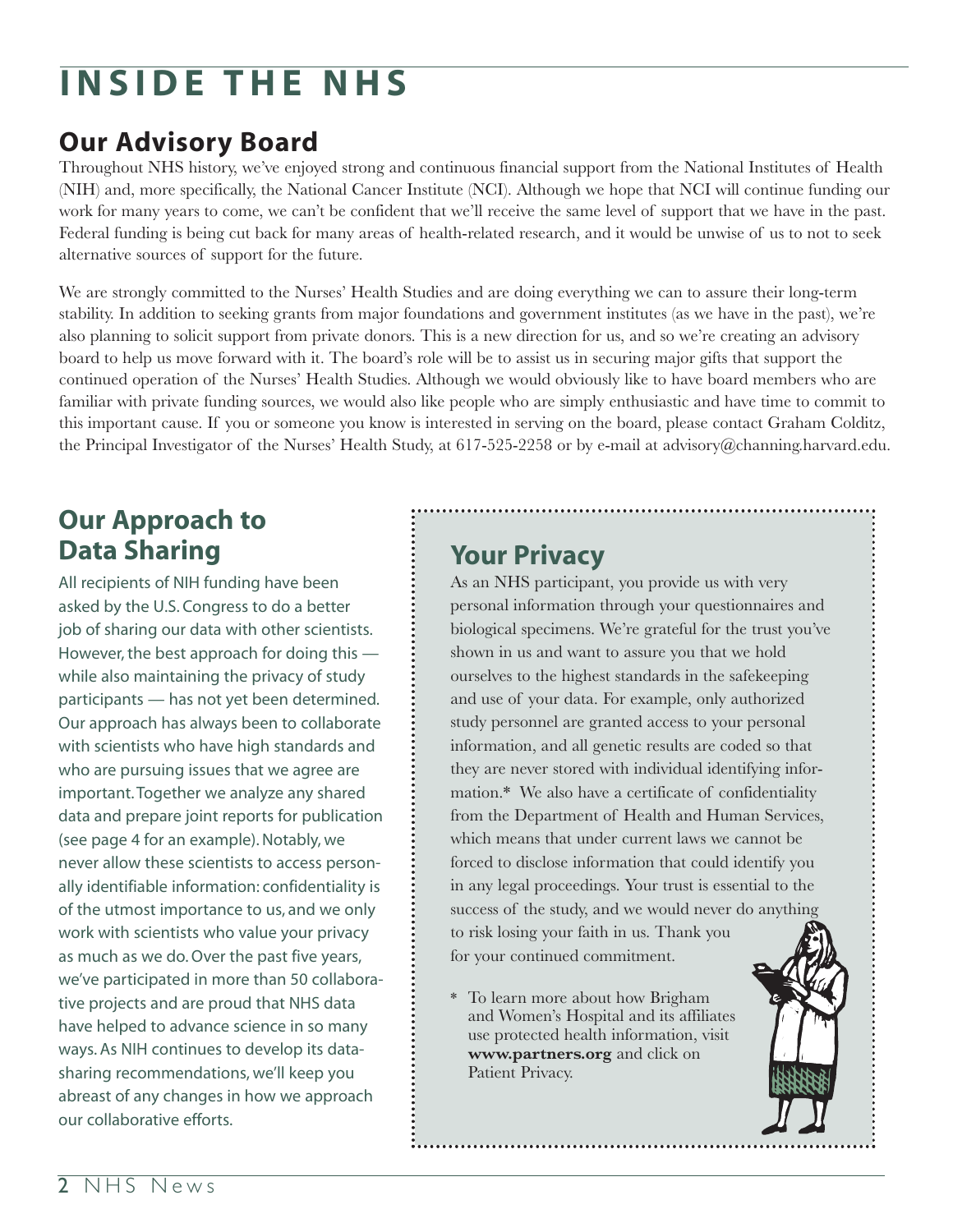#### *Continued from cover*

Childbearing patterns are another important risk factor for breast cancer. In the ten years after women first give birth, they experience a temporary increase in the risk of breast cancer, possibly because of the high hormone levels associated with a first pregnancy. Eventually, though, women gain protection from having given birth.

Overall, women who have children are at lower risk of breast cancer than women who do not, and the younger women are when they start their families, the lower their risk.

## **Weight and Activity**

In one of the most surprising findings in the Nurses' Health Study, we found in the 1980s that being overweight has opposite effects on pre- and postmenopausal breast cancer: though it appears to reduce risk before menopause, it increases risk afterward. More recently, we've seen a reduced risk among women who were overweight before their first menstrual period. Although these findings have been confirmed in other studies, we still don't completely understand them and are exploring possible explanations.

Physical activity also seems to have different effects on pre- and postmenopausal breast cancer. Before menopause, it appears to have little effect on risk, but after menopause, it seems to modestly reduce risk.

Even though being active doesn't seem to offer women much protection against premenopausal breast cancer and being lean actually seems to increase risk — we still encourage women to be both lean and active throughout their lives. The health benefits of regular exercise and a low body mass far outweigh the risk of developing premenopausal breast cancer. Furthermore, when premenopausal breast cancers do develop, they tend to be smaller and less aggressive in lean women than in overweight women.

### **Diet**

Research on diet and breast cancer has been abundant, but we still have very few definitive answers. In the Nurses' Health Study II, we're currently evaluating the effects of diet during early adulthood. So far, we've seen a moderate increase in the risk of premenopausal breast

cancer among women with higher intakes of animal fat (mainly from high-fat dairy products). Because this finding is related primarily to tumors that are sensitive to estrogen, we're



exploring the possible role of hormones in these foods. We've also observed a lower risk of premenopausal breast cancer with higher intakes of vegetable oils during high school. Finally, we've seen some suggestion that higher intakes of vegetables and vitamin D may be related to a lower risk of premenopausal (but not postmenopausal) disease.



### **Family History**

Family history is another wellknown risk factor for breast cancer: in general, women have an increased risk of the disease if their mother or sister ever had it. For premenopausal breast

cancer, the risk appears to be especially high for women whose relatives were diagnosed at a young age. In the Nurses' Health Study, we found a two- to threefold increase in risk among premenopausal women whose mothers were diagnosed before age 45.

## **Conclusion**

Despite our best efforts, premenopausal breast cancer remains something of a mystery, and women understandably feel frustrated when they've "done everything right" and still develop this disease. Clearly, the usual advice to exercise and eat well is not enough to prevent breast cancer. Although we don't yet have answers on what does prevent this disease, we now have several good leads and expect to know more in the next several years. For example, we now have blood samples from 30,000 women in the Nurses' Health Study II and will be using them to study how premenopausal hormone levels influence breast cancer risk. We will keep you informed as results become available and promise that we will not rest until we know how to protect women from this disease.

— WALTER C. WILLETT, MD, DRPH

## **NHS Snapshot**

- More than 238,000 women participate in the Nurses' Health Studies.
- The youngest women were 25 when they joined the studies, and the oldest are now in their 80s.
- **■** Every state has at least 20 NHS participants. Pennsylvania has the most (32,000) and North Dakota the fewest (20).
- **■** About two-thirds of the women in the Nurses' Health Studies are married.
- About 65% of NHSII participants and about 20% of original NHS participants are still in nursing.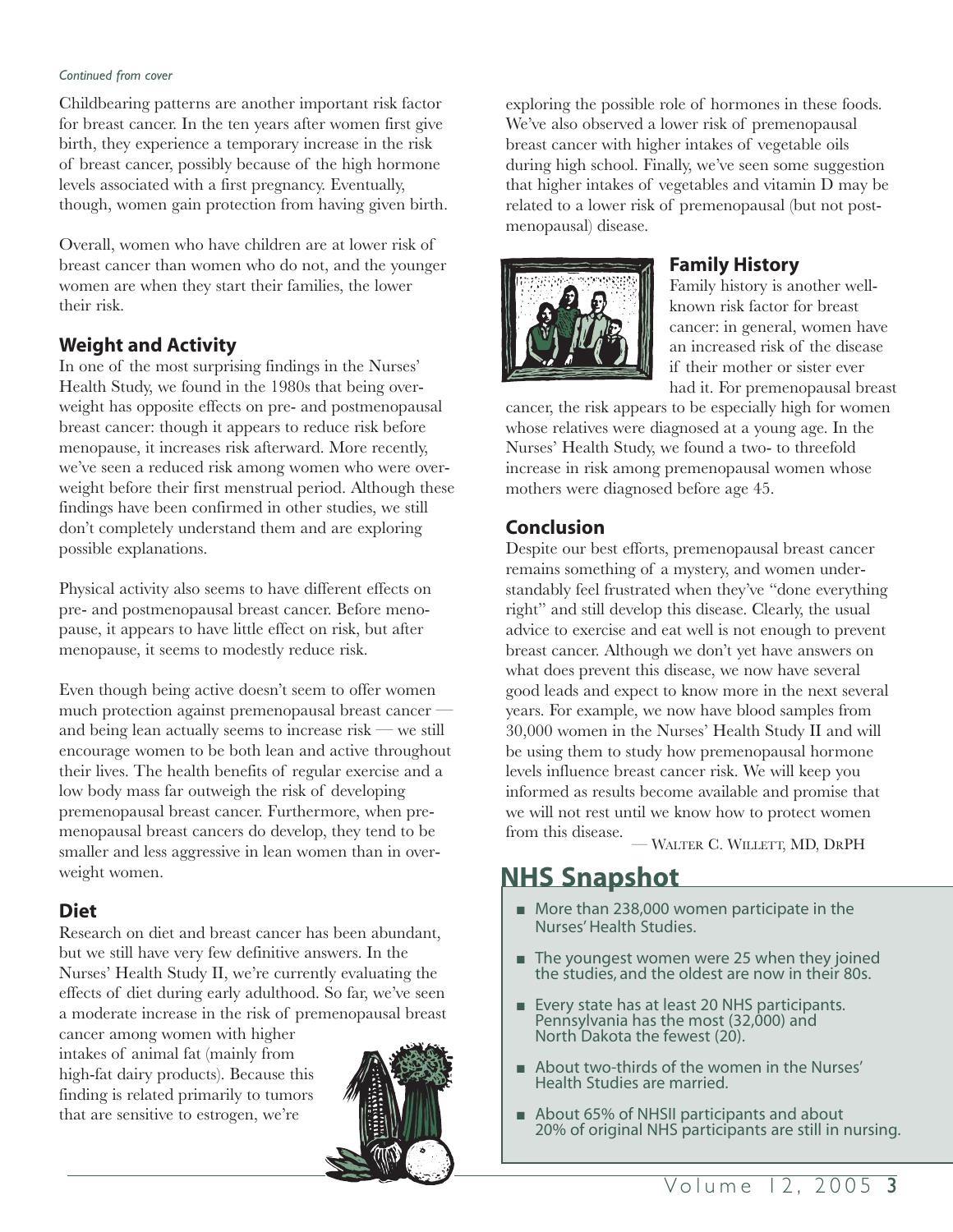# **RECENT FINDINGS**

uring the past year, the Nurses' Health Studies have produced nearly 90 publications on women's health. Below are some of our most important findings. A complete list of articles can be found by visiting www.NursesHealthStudy.org and clicking on Publications.

## **Alcohol and Risk of Colorectal Cancer**

Although the link between alcohol and colorectal cancer has been assessed in several studies, results have been inconsistent. To address this issue, we teamed up with researchers from other large follow-up studies and combined our data with theirs. (For more on data sharing, see page 2.) Together, we found that alcohol modestly increased the risk of colorectal cancer: men and women who drank at least two alcoholic beverages a day were about 25% more likely to develop colorectal cancer than those who abstained from alcohol. Beer, wine, and liquor all had similar effects. (Cho E et al. *Ann Intern Med* 2004; 140:603)

## **Walking and Memory**

Walking is one of the most common forms of exercise and has many health benefits: it can help lower the risk of cardiovascular disease, osteoporosis, and some types of cancer. Now data from the Nurses' Health Study suggest that walking can also help women maintain memory. We found that the more women walked during their late 50s and 60s, the better their memory was at age 70 and older. Those who walked at least 90 minutes a week had cognitive function similar to that of women 1.5 years younger. (Weuve J et al. *JAMA* 2004; 292:1454)

## **Physical Activity, Weight, and Mortality**

Does being fit counteract the health consequences of being overweight? Is it okay for women to be sedentary as long as they're lean? Not according to recent data from the Nurses' Health Study. We found that weight and exercise are both important predictors of longevity, and their effects are independent of each other. Being lean helps protect against premature death and so does being active, but it's best to be both. During a 24-year period of our study, mortality rates were lowest for women who were lean and active, moderate for women who were one or the other, and highest for women who were obese and sedentary. (Hu FB et al. *N Engl J Med* 2004; 351:26)

## **Sugar-Sweetened Beverages, Weight Gain, and Diabetes Risk**

Soft drinks are the main source of added sugar in the American diet, leading many people to speculate that these beverages might contribute to weight gain and diabetes risk. When we examined this in the Nurses' Health Study, we took into account all of the other factors that could be affecting women's weight, including their age, activity patterns, and diet. Still, we found that over an 8-year period, women gained an average of 17 pounds if they started drinking at least one sugar-sweetened soft drink per day. In addition, daily consumption of these beverages nearly doubled the risk of diabetes. These results suggest that women can better maintain their weight — and their overall health — by cutting back on sugar-sweetened soft drinks. Notably, this appears to be true for children as well: in the Growing Up Today Study, we found a direct link between sugar-sweetened beverages and weight gain. (Schulze et al. *JAMA* 2004; 292:927 and Berkey CS et al. *Obes Res* 2004; 12:778)

## **Endogenous Hormones and Breast Cancer Risk**

Endogenous hormones include estrogens, androgens, progesterone, and other hormones that are naturally produced by women's bodies. To determine whether these hormones influence the risk of postmenopausal breast cancer, we evaluated blood samples from women who eventually developed breast cancer and women who did not. (None of the women were taking postmenopausal hormones at the time of blood collection.) We found that having high levels of estrogens and androgens in the blood doubled the risk of postmenopausal breast cancer. When we looked at specific cancer types, we found a strong link between endogenous hormones and those tumors that had hormone receptors on their surfaces. Our next step is to investigate the effects of endogenous hormones in premenopausal women, using blood samples from NHSII participants. (Missmer SA et al. *J Natl Cancer Inst* 2004; 96:1856)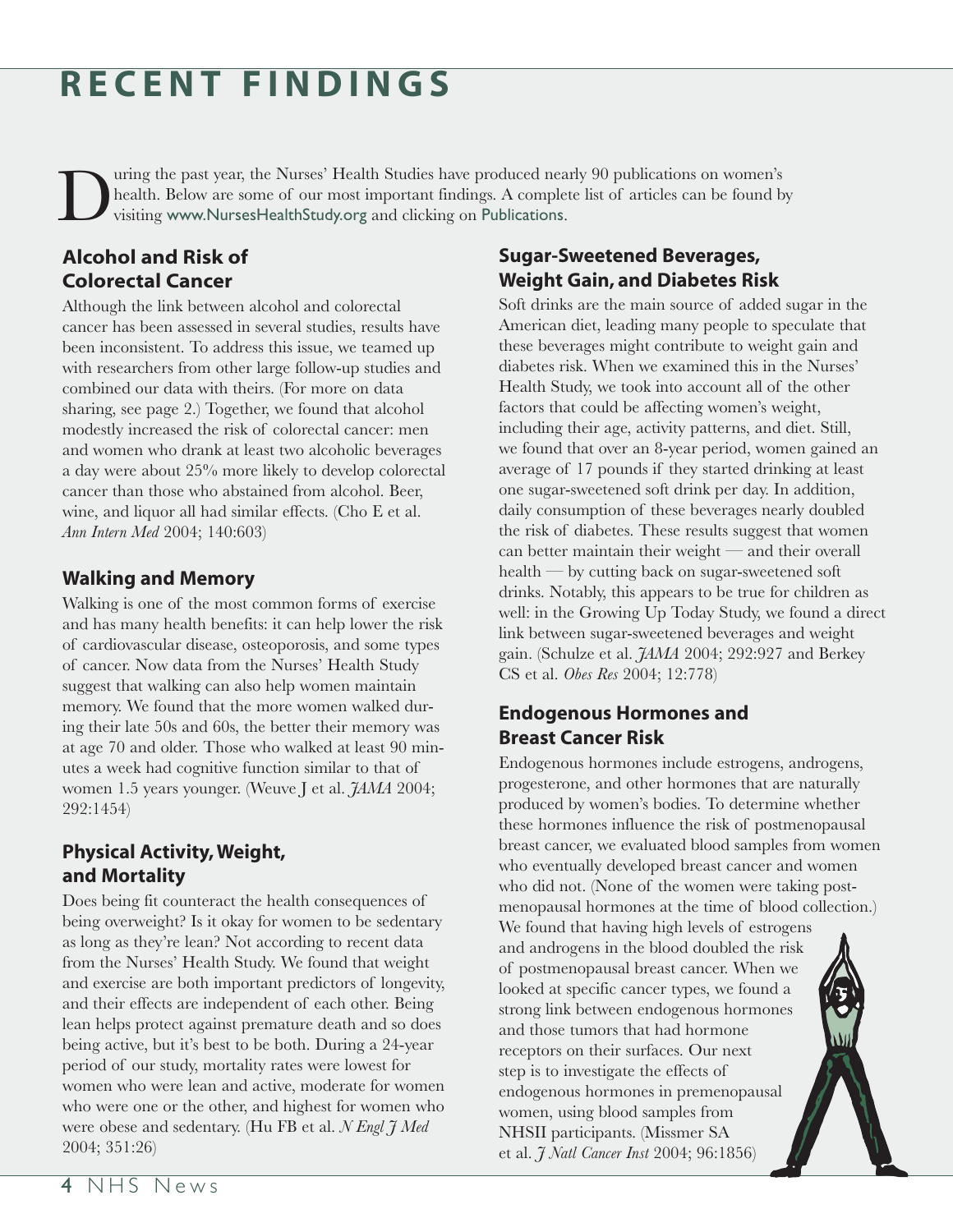# **STUDY UPDATES**

## **The NHS Memory Study**

For the past eight years, we've been studying how lifestyle and diet influence memory in older women. Nearly 20,000 NHS participants have completed telephone interviews as part of this ongoing study, and we've learned a tremendous amount. For example, we've found that physical activity, moderate alcohol intake, and high vegetable consumption all help maintain memory (see page 4). We've also seen that type 2 diabetes is associated with worse memory, although diabetes treatment seems to help. We're grateful to the women who have contributed to this study and will continue to call them every couple of years to learn about any changes in memory.

We're also exploring whether some nurses might be able to come in for full neurologic consultations, including optional brain scans with magnetic resonance imaging (MRI). So far, about 15 nurses have come to Boston as part of this pilot study. We're not sure yet whether we'll be able to expand it (because of the cost involved), but we'll keep you updated on our progress.

## **NHSII Cheek Cell Collection**

Over the past several years, Nurses' Health Study participants have generously provided us with thousands of cheek cell samples. These samples are an invaluable resource for investigating how differences in genes influence the risk of cancer, cardiovascular disease, and other chronic diseases.

We're now expanding our cheek cell collection to the Nurses' Health Study II and are asking participants who have not given us a blood sample to provide us with a cheek cell sample. Fortunately, this is an easy process: women simply swish with Scope® mouthwash, spit into a cup we provide, and then mail the cup back to us in a postagepaid envelope. So far, thousands of NHSII participants have already agreed to do this, and we are thankful for their participation. We plan to continue the collection throughout 2005 and hope to receive over 30,000 samples. If you're in NHS II and haven't previously submitted a blood sample, please watch the mail for your invitation letter.

## **The Growing Up Today Study**

When we started the Growing Up Today Study (GUTS) in 1996, our goal was to learn about predictors of adolescent weight gain. Today the GUTS participants are 18 to 23 years old, and we look forward to following them into adulthood. However, we still have much to learn about adolescent diet, activity, and weight — and so we're starting a new study, GUTSII, with children who were born to

NHSII participants between 1988 and 1994.

More than 11,000 boys and girls have already responded to our first GUTSII questionnaire, and we'd like to thank their mothers for allowing them to participate. As with the Nurses' Health Studies, we'll be sending out GUTSII questionnaires every other year to track participants' activity, diet, and growth. In addition, we're starting a pilot study with a group of GUTSII mothers who have agreed to measure and record their child's height and weight for us every six months.

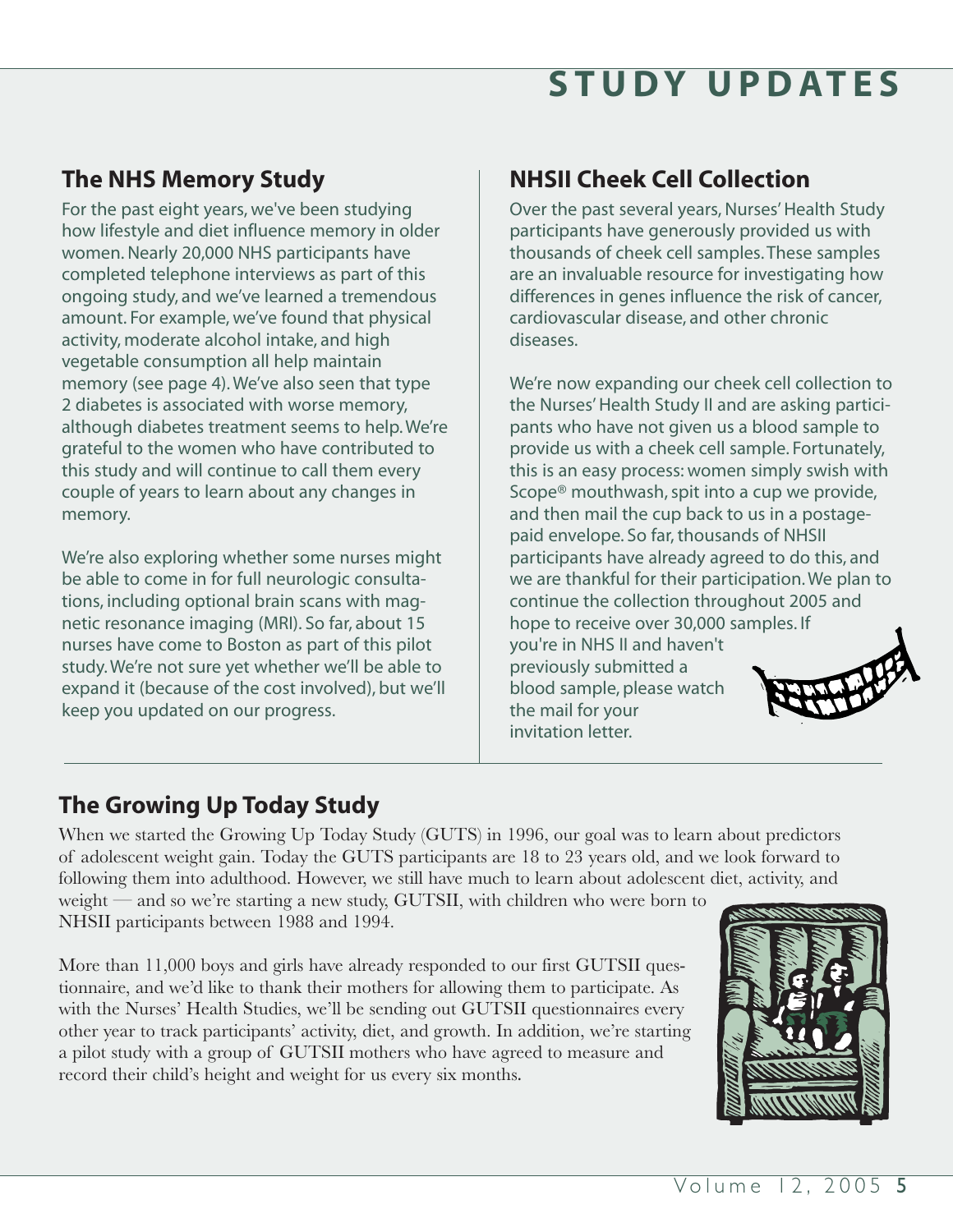## **Understanding the Risks and Benefits of Aspirin**

With the recent controversy surrounding COX-2 inhibitors, many people are now reconsidering a tried-and-true pain reliever: aspirin. In addition to relieving pain, inflammation, and fever, aspirin offers several other health benefits, including positive effects on heart health and cancer risk. Of course, like most medications, it also has some side effects, such as bleeding ulcers. Here's what we currently know about balancing the risks and benefits of aspirin.

#### **Protection against heart attack and stroke**

Aspirin can hamper the development of blood clots, thereby reducing the risk of heart attack and stroke. However, its specific effects depend on a woman's medical history. Women who have already had a heart attack or ischemic stroke can lower their risk of a second event by taking aspirin every day. They can also lessen the damage caused by a heart attack by taking aspirin during the attack.

Whether healthy women (without a history of heart disease) can gain the same benefits from aspirin has been an area of longstanding controversy, but definitive answers recently came from a large clinical trial sponsored by the federal government. In this trial, researchers randomly assigned healthy women to receive placebo or 100 mg of aspirin every other day for 10 years. The aspirin didn't have any effect in preventing heart attacks or cardiovascular deaths, but it did reduce women's risk of developing stroke, particularly ischemic stroke.

#### **Protection against cancer**

Although researchers aren't sure why, aspirin also lowers the risk of colorectal cancer and adenomatous polyps (the lesions that often precede this type of cancer). In the Nurses' Health Study, taking aspirin reduced the risk of colorectal cancer by about 30%, but women had to take the drug regularly for at least 10 years to get this benefit. Fortunately, aspirin appeared to lower the risk of adenomatous polyps much more quickly, within only about two years. Researchers are still trying

to figure out which aspirin dose works best for preventing colorectal cancer, but they think it's probably higher than the dose required for cardiovascular benefits.Whether aspirin protects women against other types of cancer remains unclear. Some studies suggest that it might lower the risk of ovarian cancer and breast cancer, but this hasn't been proven.

### **Increased risk of bleeding ulcers**

Despite its advantages, aspirin does have side effects, the most common of which is bleeding ulcers. In the clinical trial mentioned above, gastrointestinal bleeding occurred in about 50 out of every 1000 women who used aspirin. Serious bleeding (requiring a transfusion) occurred in about 6 out of every 1000 women.

### **Increased risk of high blood pressure**

Aspirin might also increase the risk of hypertension, according to data from the Nurses' Health Study. We found that women who used aspirin only once or twice a week had about a 10% increase in risk, and those who used it almost every day had about a 20% increase in risk. This finding needs to be confirmed in other large studies.

### **Conclusion**

Many women in the U.S. take aspirin regularly

for pain relief, but it's important to be aware of aspirin's other health effects. Before taking this drug for anything other than minor aches and pains, talk to your health care provider. Together you can decide whether regular aspirin use is right for you.



## **visit us online at**

## www.**NursesHealthStudy**.org

- Complete list of all NHS research publications
- Detailed history of the Nurses' Health Studies
- Past newsletters and questionnaires
- Medical record release forms
- Photo gallery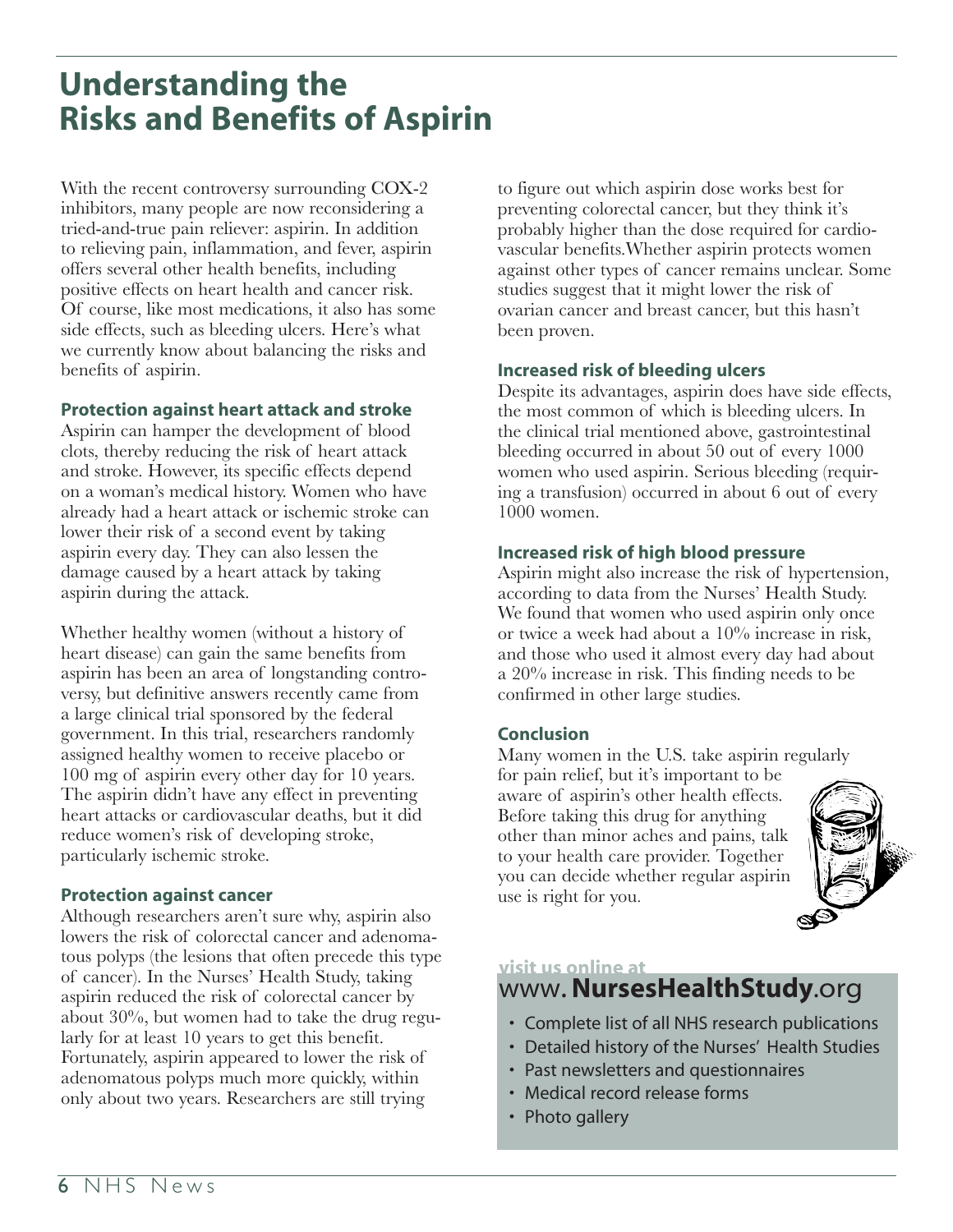# **FOCUS ON OUR RESEARCH TEAM**



For more than a decade, we've been studying NHS blood samples to better under-<br>stand how biomarkers (such as hormone and nutrient levels) and genetic markers<br>influence the development of disease. Like every NHS project, th stand how biomarkers (such as hormone and nutrient levels) and genetic markers influence the development of disease. Like every NHS project, this is a team effort, but it couldn't be done without **Helena Judge Ellis**, the Senior Project Manager in our blood lab.

Helena joined our group in 2001, having spent 13 years in a nutrition research lab at the Harvard School of Public Health. There she studied lipid metabolism, plasma fatty acids, and carotenoids — and sometimes found herself analyzing blood samples from the Nurses' Health Study. In her current role, she oversees the storage, safety, and preparation of more than 60,000 of those samples.

When the NHS blood samples arrived at Helena's lab, they were immediately separated into plasma (for biomarkers), white blood cells (for DNA), and red blood cells (for fatty acids, folate, etc.). About 70% of our work focuses on plasma, and the other 30% on white blood cells. Helena and her team store all of the samples in liquid nitrogen freezers and ensure that they remain frozen at all times, since temperature can dramatically affect biomarker levels.

When one of our studies requires blood samples, Helena and her team pull them from the freezer, prepare them for analysis, and send them out to be analyzed by either commercial labs or research collaborators. As with all of the NHS data, the blood samples are kept completely confidential and are labeled only with ID numbers. None of the labs (including Helena's) can link the samples back to the women who provided them, and individual test results are never shared with anyone. For any given study, only a selection of samples are analyzed, and we use only a very small portion of each selected sample. Our goal is to preserve the samples for as long as possible, so that we'll always have enough to study new biomarkers and genetic markers as they're discovered. As we learn more, we'll continue to share our findings with you, as we have on page 4.

Helena's commitment to the blood lab is part of what helps ensure the continued success of the Nurses' Health Studies. On a personal level, she is also committed to saving stray cats in her hometown, serving as both president and treasurer for a local nonprofit feline rescue group.

![](_page_6_Picture_7.jpeg)

## **Keeping Us Up to Date**

As members of the Nurses' Health Study get older, some will unfortunately become disabled or develop conditions that make it difficult to

respond to future mailings. Should you become disabled, it would greatly help our research if someone could notify us of your health status and subsequently allow your pertinent medical records to be released to us. To help facilitate this process, we've developed an Authorization for Release of Medical Records and mailed it to every NHS participant. Copies can also be downloaded at **www.NursesHealthStudy.org**. Completing this form and keeping it with your will or personal papers will help make your wishes known in the event that you are not able to personally notify us about changes in your health status.

## **Medical Records Review**

Participants who report a new diagnosis in their biennial questionnaires often receive a letter from our study, requesting permission to review their pertinent medical records. This review is important because it allows us to obtain specific information about treatment and diagnosis that only original records can provide. We want to extend a special thankyou to all of the nurses who have helped our work by allowing us to confidentially review their records. We would also like to encourage participants who receive these requests to complete and sign the release forms and then mail them back to us (not directly to

the physician). This allows us to keep study information together in an organized and secure manner.